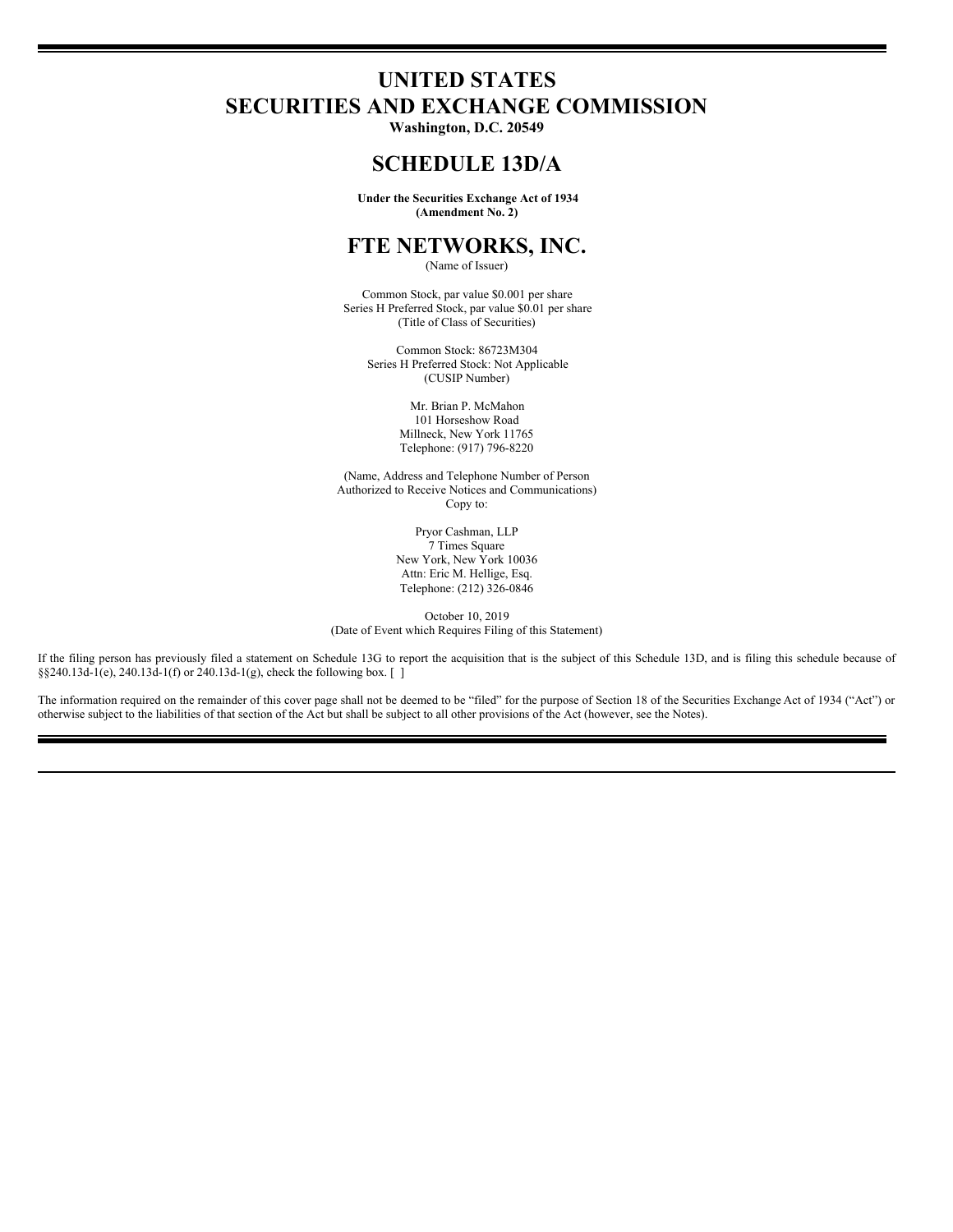| 1.                                        | Names of Reporting Persons.<br>I.R.S. Identification Nos. of above persons (entities only).<br><b>Brian McMahon</b>                                                                       |     |                                                                                                                                                                                                                                                                                             |  |  |
|-------------------------------------------|-------------------------------------------------------------------------------------------------------------------------------------------------------------------------------------------|-----|---------------------------------------------------------------------------------------------------------------------------------------------------------------------------------------------------------------------------------------------------------------------------------------------|--|--|
| 2.                                        | Check the Appropriate Box if a Member of a Group (See Instructions) N/A<br>$(a) \lceil \; \rceil$<br>$(b)$ [ ]                                                                            |     |                                                                                                                                                                                                                                                                                             |  |  |
| 3.                                        | SEC Use Only                                                                                                                                                                              |     |                                                                                                                                                                                                                                                                                             |  |  |
| 4.                                        | Source of Funds (See Instructions)<br>$\overline{O}O$                                                                                                                                     |     |                                                                                                                                                                                                                                                                                             |  |  |
| 5.                                        | Check if Disclosure of Legal Proceedings Is Required Pursuant to Items $2(d)$ or $2(e)$                                                                                                   |     |                                                                                                                                                                                                                                                                                             |  |  |
| 6.                                        | Citizenship or Place of Organization:<br>United States of America                                                                                                                         |     |                                                                                                                                                                                                                                                                                             |  |  |
| Number of                                 |                                                                                                                                                                                           | 7.  | Sole Voting Power:<br>713,026 shares of Common Stock owned directly and beneficially by Mr. McMahon.<br>67 shares of Series H Preferred Stock owned directly and beneficially by Mr. McMahon, which represents 67% of the outstanding shares of Series H<br>Preferred Stock. <sup>(1)</sup> |  |  |
| <b>Shares</b><br>Beneficially<br>Owned by |                                                                                                                                                                                           | 8.  | Shared Voting Power:<br>$\theta$                                                                                                                                                                                                                                                            |  |  |
| Each<br>Reporting<br>Person With          |                                                                                                                                                                                           | 9.  | Sole Dispositive Power:<br>713,026 shares of Common Stock owned directly and beneficially by Mr. McMahon.<br>67 shares of Series H Preferred Stock owned directly and beneficially by Mr. McMahon. <sup>(1)</sup>                                                                           |  |  |
|                                           |                                                                                                                                                                                           | 10. | Shared Dispositive Power:<br>$\Omega$                                                                                                                                                                                                                                                       |  |  |
| 11.                                       | Aggregate Amount Beneficially Owned by Each Reporting Person:<br>713,026 shares of Common Stock.<br>67 shares of Series H Preferred Stock. <sup>(1)</sup>                                 |     |                                                                                                                                                                                                                                                                                             |  |  |
| 12.                                       | Check if the Aggregate Amount in Row (11) Excludes Certain Shares (See Instructions)<br>[ ]                                                                                               |     |                                                                                                                                                                                                                                                                                             |  |  |
| 13.                                       | Percent of Class Represented by Amount in Row (11):<br>3.4% of the outstanding shares of Common Stock.*<br>$67.0\%$ of the outstanding shares of Series H Preferred Stock. <sup>(1)</sup> |     |                                                                                                                                                                                                                                                                                             |  |  |
| 14.                                       | Type of Reporting Person (See Instructions)<br>IN                                                                                                                                         |     |                                                                                                                                                                                                                                                                                             |  |  |

## **\* Percentage calculated based on 20,865,262 shares of Common Stock outstanding as of October 14, 2019**.

 $(1)$  The Series H Preferred Stock entitles the holders, voting separately as a class, to vote 51% of the total number of votes cast by all classes of the Issuer's capital stock. The Series H Preferred Stock is perpetual, but is not convertible into Common Stock or redeemable and is not entitled to any distribution.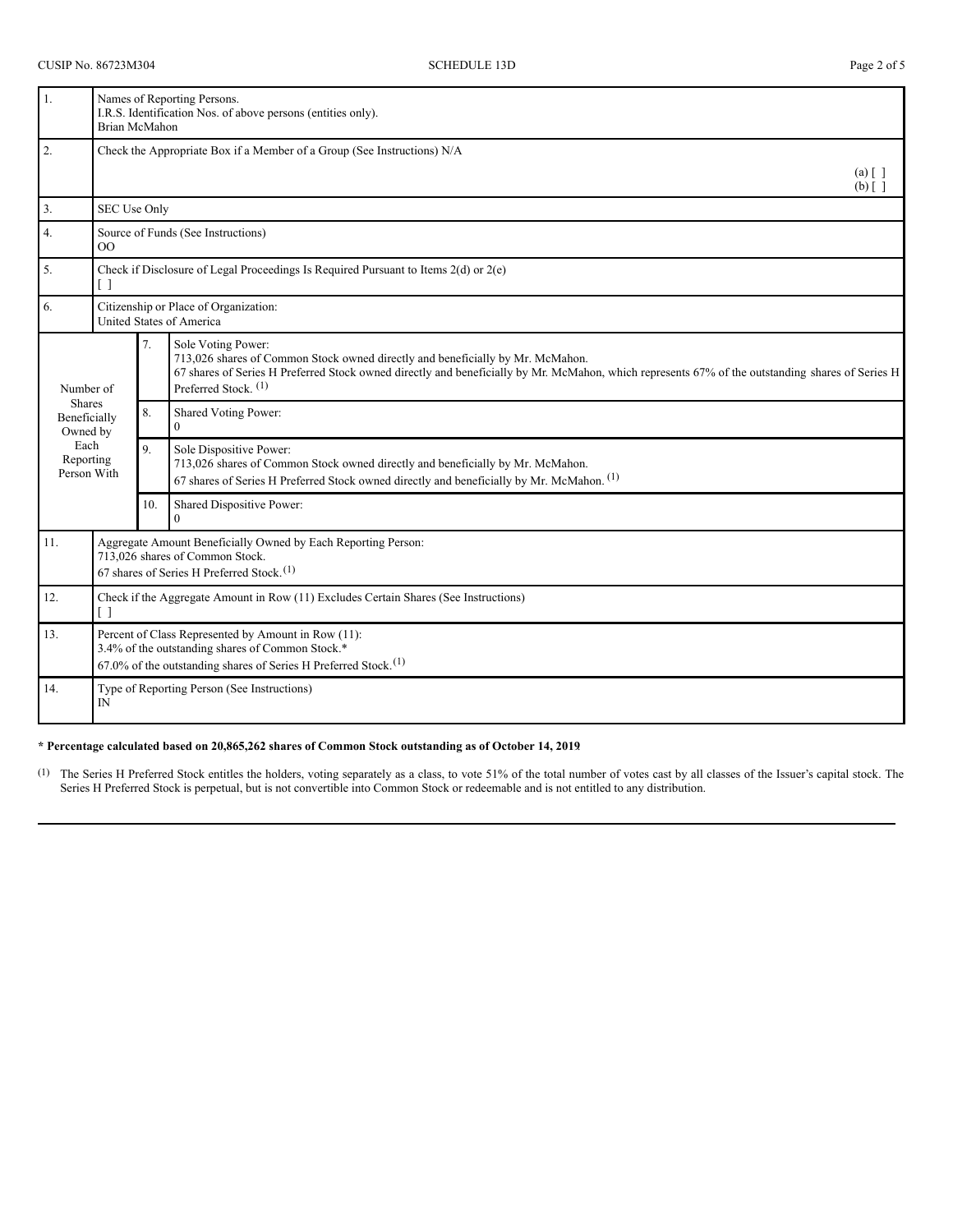#### **Item 4 of this Schedule 13D is amended to add the following:**

As previously disclosed in a Current Report on Form 8-K of the Company that was filed with the Securities and Exchange Commission (the "Commission") on September 6, 2019, the failure of the Company to satisfy, vacate or stay certain judgments entered against the Company in favor of six holders of convertible notes of the Company constituted an event of default under that certain Amended and Restated Credit Agreement dated as of July 2, 2019 (the "Credit Agreement") among the Company and its subsidiaries, Jus-Com, Inc. ("Jus-Com") and Benchmark Builders, LLC ("Benchmark"), as borrowers, Lateral Juscom Feeder LLC, as Administrative Agent ("Lateral"), and the several lenders party thereto (together with Lateral, the "Lenders"). In connection with such event of default, as disclosed in the Company's Current Report on Form 8-K dated October 9, 2019 and filed with the Commission on October 11, 2019, on October 10, 2019, the Company, together with Jus-Com, Benchmark, Focus Venture Partners, Inc., FTE Holdings, LLC, Optos Capital Partners, LLC, Focus Fiber Solutions, LLC, Crosslayer, Inc., UBIQ Communications, LLC and Focus Wireless, LLC (together with the Company, the "Credit Parties"), consented to a Proposal for Surrender of Collateral and Strict Foreclosure (the "Foreclosure Proposal"), from Lateral, Lateral Builders LLC ("Lateral Holdings") and Benchmark Holdings, LLC ("Benchmark Holdings" and together with Lateral Holdings, the "Foreclosing Lenders"), and the other Lenders, pursuant to which, effective on October 10, 2019, the Lenders took possession and ownership of certain collateral by means of a strict foreclosure by the Foreclosing Lenders, including the Company's equity interests in Benchmark, certain cash on hand and certain litigation claims.

In connection with such foreclosure and pursuant to an Agreement Regarding Debt and Series H Preferred Stock dated as of October 10, 2019 (the "Debt and Series H Agreement"), entered into between the Company, the Reporting Person and Fred Sacramone, the Reporting Person released the Company and its affiliates from \$18,982,640 in the aggregate of the indebtedness represented by the Amended Series B Benchmark Note (as defined in the Credit Agreement) of the Company held by the Reporting Person, which had an outstanding amount equal to \$21,823,620 at such time. As a result, the total amount remaining outstanding under the Amended Series A Benchmark Note (as defined in the Credit Agreement) and the Amended Series B Benchmark Note held by the Reporting Person is \$9,498,140 and \$2,840,980, respectively. Pursuant to the Debt and Series H Agreement, the Reporting Person agreed that the remaining indebtedness of the Company to the Reporting Person will automatically be released and discharged effective December 31, 2019 (the "Termination Date") unless both of the following conditions are satisfied on or before the Termination Date: (1) on or before November 10, 2019, the Company enters into a business combination transaction that enables the Company's common stock to remain listed on the NYSE American stock exchange or the Company's common stock is then listed on any other U.S. national securities exchange; and (2) such business combination transaction is consummated on or before December 31, 2019 (a business combination transaction satisfying both such conditions being herein referred to as a "Qualified Business Combination"). In addition, the Reporting Person agreed to forebear from exercising any remedies against the Company and its affiliates in connection with such remaining indebtedness until December 31, 2019.

Pursuant to the Debt and Series H Agreement, each of the Reporting Person and Mr. Sacramone also agreed that, if a Qualified Business Combination has not yet occurred before the Termination Date, then from the Termination Date until 180 days thereafter (the "Exercise Period"), the Company or its assignee will repurchase all the shares of Series H Preferred Stock, par value \$0.01 per share (the "Series H Preferred Stock"), of the Company that such person owns, at a purchase price of One Dollar (\$1.00) per share. All the rights of the holder of any such shares of Series H Preferred Stock, other than the right to receive payment for such shares of Series H Preferred Stock, will terminate as of the date the Company exercises its repurchase right.

In connection with the foregoing transactions, on October 10, 2019, the Company entered into a Standstill Agreement with each of the Reporting Person and Mr. Sacramone (the "Standstill Agreements"), pursuant to which the Reporting Person and Mr. Sacramone have agreed, in connection with the foreclosure described above, to abstain from taking certain actions with respect to their shares of Series H Preferred Stock, including, without limitation, (i) acquiring additional voting securities of the Company or any assets, subsidiary or division of the Company, (ii) making or participating in any solicitation of proxies to vote securities of the Company and (iii) making any public announcement with respect to, or submitting a proposal for, or offer of, any extraordinary transaction involving the Company or any of its securities or assets. They also agreed that they will not, without the prior written consent of the Company's Board of Directors, sell or offer to sell any shares of Series H Preferred Stock of the Company or any related securities.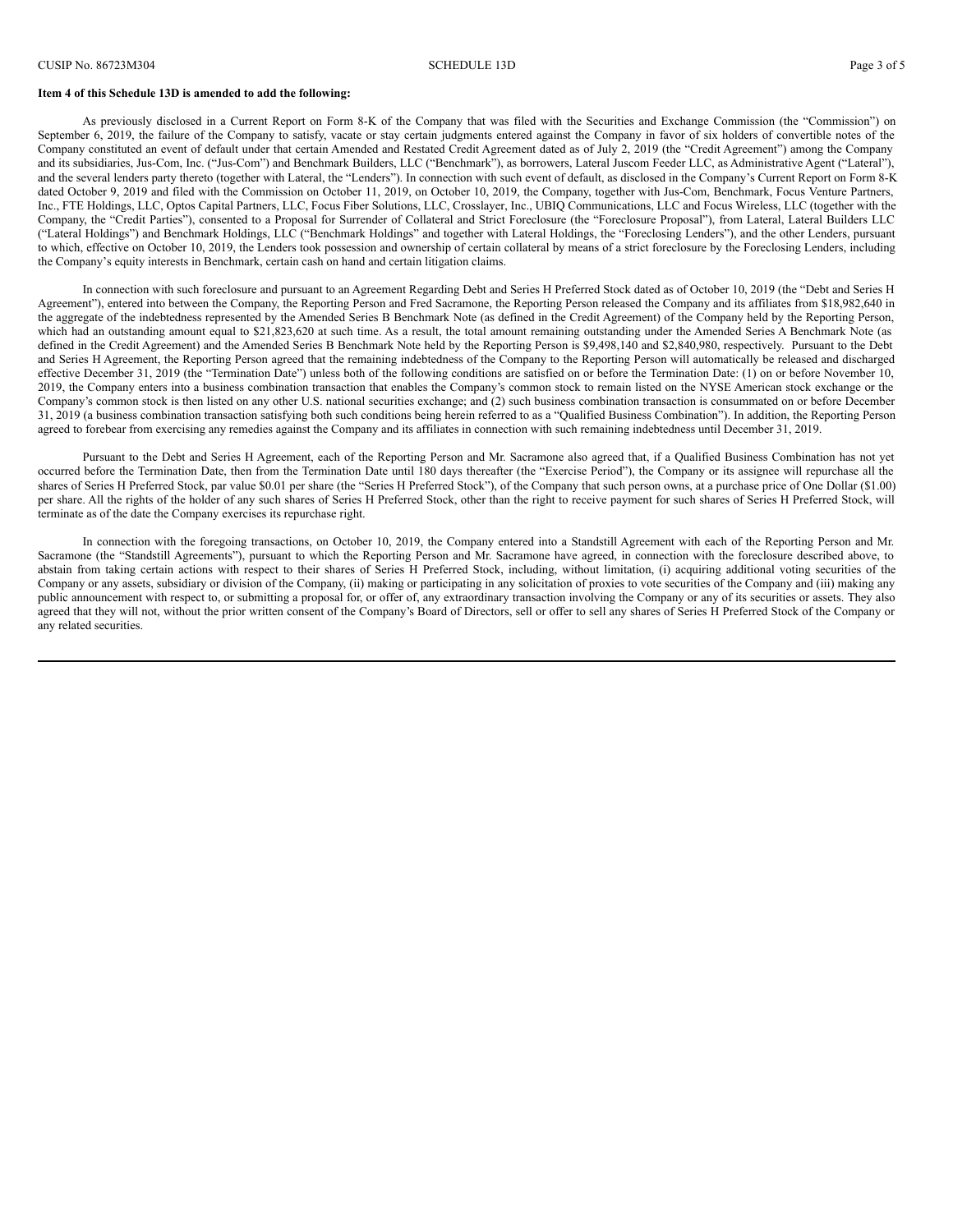The foregoing descriptions of the Debt and Series H Agreement and the Standstill Agreement of the Reporting Person is not complete and is qualified in its entirety by reference to the full text of such agreements, which are filed as Exhibits 1 and 2, respectively, to this Statement.

The Reporting Person does not have any plans or proposals which relate to, or could result in, any of the matters referred to in paragraphs (a) through (j) of Item 4 of Schedule 13D. The Reporting Person may, at any time and from time to time, review or reconsider its position and/or change his purpose and/or formulate plans or proposals with respect thereto.

#### **Item 5 of this Schedule 13D is amended to add the following:**

The information set forth in Item 4 is hereby incorporated by reference into this Item 5.

# **Item 6 of this Schedule 13D is amended to add the following:**

The information set forth in Item 4 is hereby incorporated by reference into this Item 6.

### **Item 7. Material to be Filed as Exhibits**

| Exhibit<br>No. | Description                                                                                                                                                     |  |  |  |  |  |  |
|----------------|-----------------------------------------------------------------------------------------------------------------------------------------------------------------|--|--|--|--|--|--|
|                | Agreement Regarding Debt and Series H Preferred Stock, dated as of October 10, 2019, by and between FTE Networks, Inc. and Fred Sacramone and Brian<br>McMahon. |  |  |  |  |  |  |

2. Standstill [Agreement,](#page-13-0) dated October 10, 2019, by and between FTE Networks, Inc. and Brian McMahon.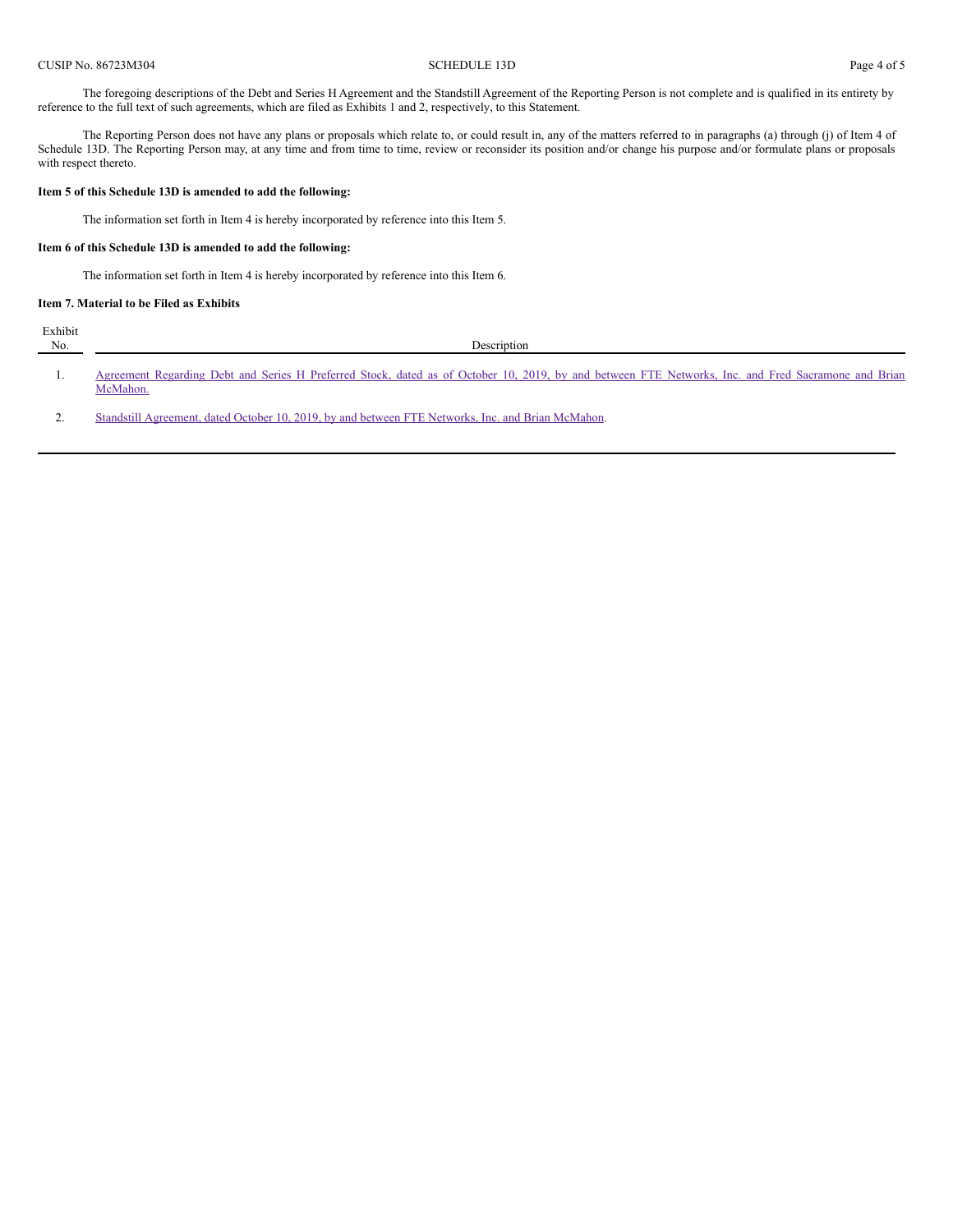# **SIGNATURE**

After reasonable inquiry and to the best of my knowledge and belief, I certify that the information set forth in this statement is true, complete and correct.

Date: October 15, 2019

*/s/ Brian McMahon* Brian McMahon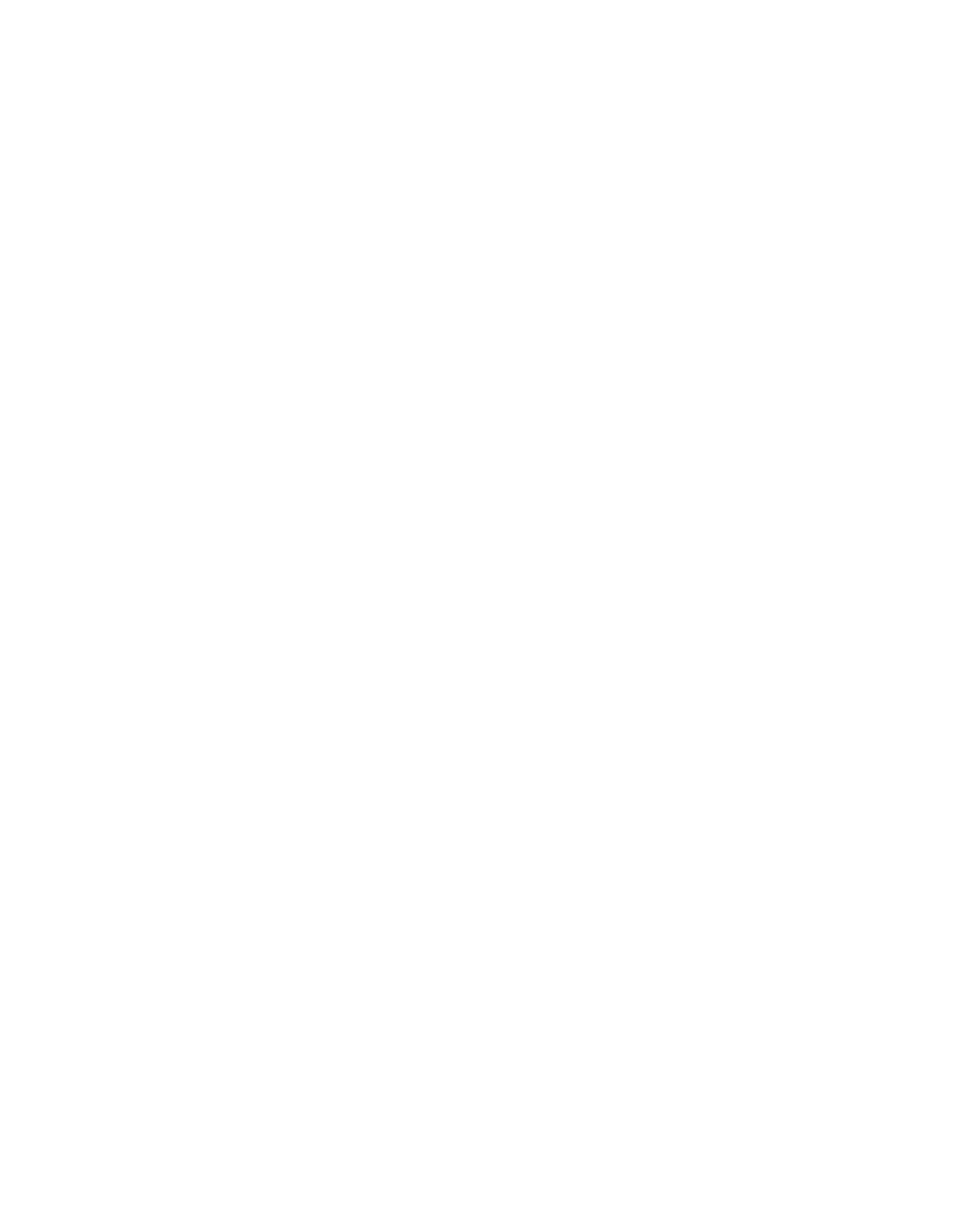#### **AGREEMENT REGARDING DEBT AND SERIES H PREFERRED STOCK**

This Agreement Regarding Debt and Series H Preferred Stock (the "Agreement"), is made as of October 10, 2019, by and among FTE Networks, Inc., a Nevada corporation (the "Company"), Fred Sacramone ("Sacramone") and Brian McMahon ("McMahon).

#### **R E C I T A L S:**

WHEREAS, the Company has received that certain Proposal For Surrender Of Collateral And Strict Foreclosure (the Proposal"), dated as of October 10, 2019, to the Company, and the other parties thereto, from Lateral Juscom Feeder LLC, a Delaware limited liability company, as the administrative agent (in such capacity, the "Agent"), and the other lender parties under the Credit Agreement referenced below.

WHEREAS, the Agent, the lenders from time to time party thereto (including their respective successors and assigns, the 'Lenders'') and the Company, Benchmark Builders, Inc. (as used herein, the term "Benchmark" refers to Benchmark Builders, Inc. and its successors, including by merger) and Jus-Com, Inc. ("Jus-Com," and together with the Company and Benchmark, the "Borrower") have entered into that certain Amended and Restated Credit Agreement, dated as of July 2, 2019 (as amended, restated, supplemented or otherwise modified prior to the date hereof, the "Credit Agreement"; capitalized terms used but not otherwise defined herein shall have the meaning ascribed to such terms in the Credit Agreement), pursuant to which, among other things, (i) the Credit Agreement amended and restated that certain Credit Agreement dated as of October 28, 2015 (as amended, restated, supplemented or otherwise modified prior to the Credit Agreement, the "Original Credit Agreement") and (ii) the Lenders agreed, subject to the terms and conditions set forth in the Credit Agreement, to make certain financial accommodations to the Credit Parties;

WHEREAS, on or around July 31, 2019, certain judgments in the aggregate amount of approximately \$4.2 million were entered against the Company in favor of six holders of convertible notes of the Company, and the Company failed to satisfy, vacate or stay the first such judgment entered within 30 days, thereby triggering an Event of Default under the Credit Agreement (the "Existing Default");

WHEREAS, pursuant to the Proposal, and by virtue of the Existing Default, the Lenders are planning to foreclose on and transfer (i) to Benchmark Holdings LLC ("Benchmark Holdings"), all of FTE's (a) equity interests in Benchmark (the 'Benchmark Equity") and (b) cash on hand at the Company in excess of specified levels, as more particularly provided in the Proposal ("FTE Cash" and, together with the Benchmark Equity, the "Benchmark Subject Collateral") and (ii) to Lateral Builders LLC ("Lateral Holdings" and, together with Benchmark Holdings, the "Foreclosing Lenders"), all of the Credit Parties' interests in certain commercial tort litigation claims, fraud claims, and insurance claims as specified in the Proposal (the "Lateral Subject Collateral" and, together with the Benchmark Subject Collateral, the "Subject Collateral"), in each case free and clear of all liens, claims, interests and encumbrances to the full extent provided under applicable law, in full satisfaction of the Obligations, pursuant to Article 9-620 of the UCC, as adopted in the State of New York (the "New York UCC");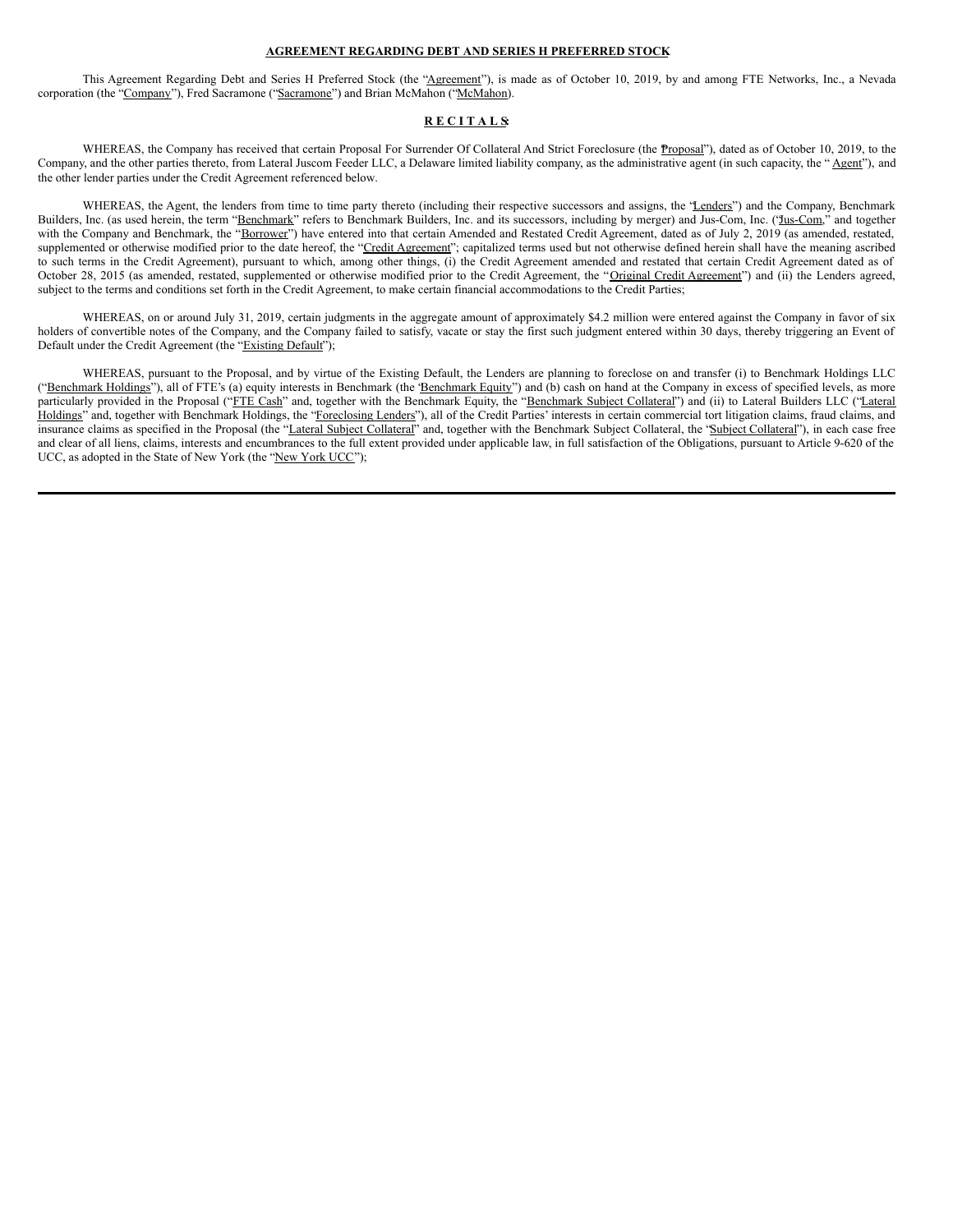NOW, THEREFORE, for good and valuable consideration, the receipt and sufficiency of which is hereby acknowledged, the parties hereto agree as follows:

**Section 1. RECITALS INCORPORATED.** The recitals and prefatory phrases and paragraphs set forth above are hereby incorporated in full, and made a part of, this Agreement.

## **Section 2. TREATMENT OF INDEBTEDNESS**

2.1. **Acknowledgment of Obligations.** The parties hereto acknowledge, confirm and agree that as of the close of business on October 9, 2019, the Company is indebted to Sacramone and McMahon in the amounts set forth below:

#### Amended Sacramone Note: \$1,030,000

|                               | Principal and   |
|-------------------------------|-----------------|
|                               | <b>Interest</b> |
| <b>Benchmark Seller Notes</b> | 46,982,640      |
| McMahon A                     | 9.498.140       |
| Sacramone A                   | 4,749,070       |
| McMahon B                     | 21.823.620      |
| Sacramone B                   | 10.911.810      |

#### 2.2. **Partial Discharge and Release.**

(a) Subject to Section 2.3, Sacramone, solely in his individual capacity and subject to the consummation of the Proposal in accordance with the terms therein pursuant to which, among other things, the Lenders shall have acquired 100% of the ownership of the Benchmark Subject Collateral free and clear of all liens (the "Proposal Effectiveness"), absolutely and unconditionally releases and forever discharges the Company and its affiliates from all obligations represented by the Amended Sacramone Note payable to Sacramone identified in Section 2.1 above, and the Company and its affiliates shall have no further obligations to Sacramone arising out of said Amended Sacramone Note.

(b) Subject to Section 2.3, McMahon, solely in his individual capacity and subject to the Proposal Effectiveness, absolutely and unconditionally releases and forever discharges the Company and its affiliates from \$ 18,982,640 in the aggregate of the indebtedness represented by the Amended Series B Benchmark Notes held by McMahon identified in Section 2.1 above, and the Company and its affiliates shall have no further obligations to McMahon arising out of such amount owed under such Amended Series B Benchmark Notes.

#### 2.3. **Contingent Retention of Indebtedness**

(a) The balance of the amounts owed to Sacramone and McMahon pursuant to the Amended Series A Benchmark Notes and the Amended Series B Benchmark Notes that were not released and discharged pursuant to Section 2.2, amounting in the aggregate to Twenty Eight Million Dollars (\$28,000,000) (collectively, the "Remaining Indebtedness") shall remain the obligations of the Company, and shall not be discharged and released pursuant to this Agreement, except as otherwise provided in Section 2.3(c) below. Until discharged or paid, the Remaining Indebtedness shall continue to accrue interest and other fees and charges as provided therein, and shall otherwise remain in full force and effect.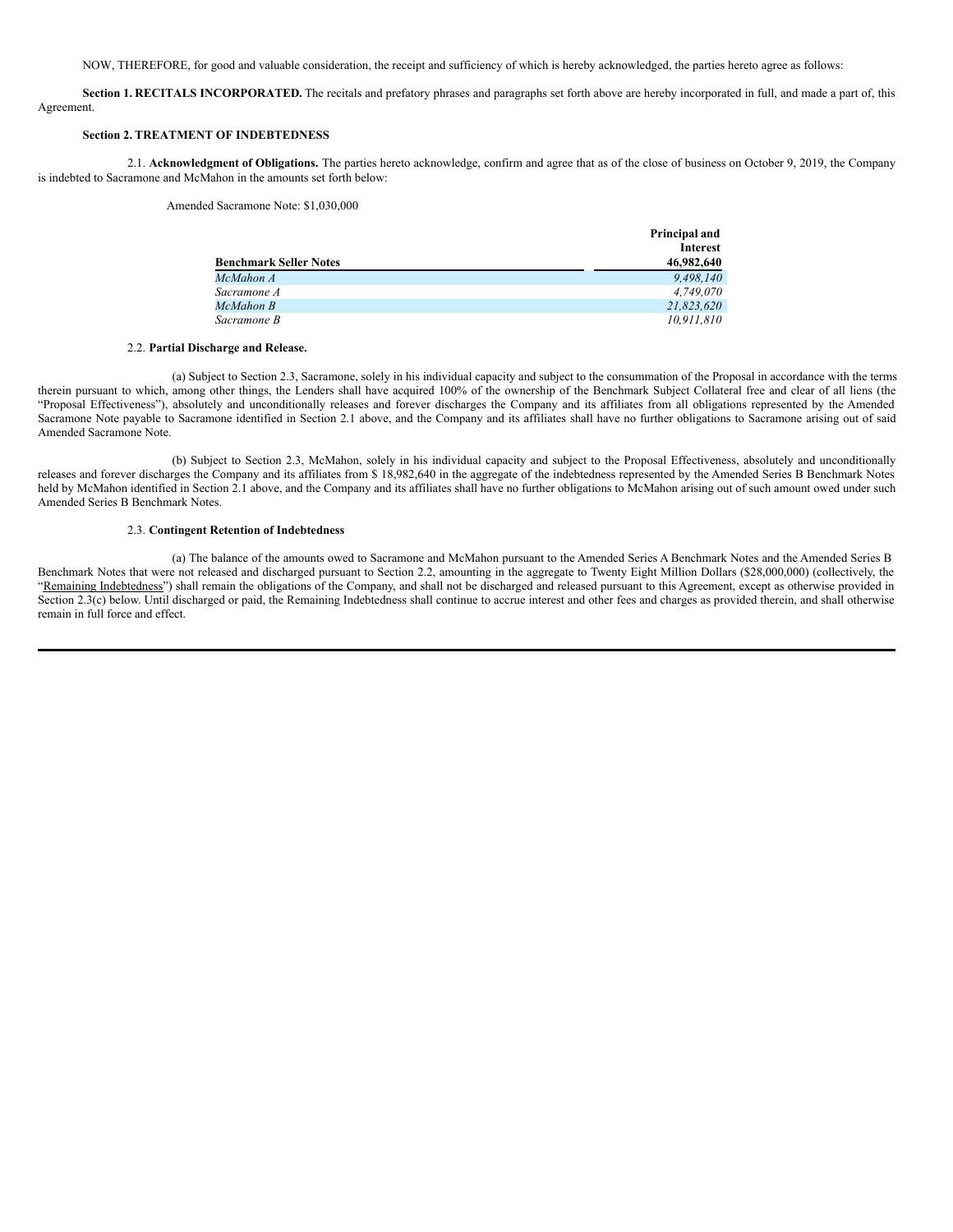<span id="page-8-0"></span>(b) Sacramone and McMahon agree to forbear from exercising any remedies against the Company and its affiliates in connection with the Remaining Indebtedness until December 31, 2019.

(c) Sacramone and McMahon agree that the Remaining Indebtedness will automatically, without the need for further action on the part of the Company or any other person, be absolutely and unconditionally released and forever discharged effective December 31, 2019 (the "Termination Date") unless both of the following conditions are satisfied on or before the Termination Date: (1) on or before November 10, 2019 , the Company enters into a business combination transaction that enables the Company's common stock to remain listed on the NYSE American stock exchange or the Company's common stock is then listed on any other U.S. national securities exchange; and (2) such business combination transaction is consummated on or before December 31, 2019 (a business combination transaction satisfying both such conditions being herein referred to as a "Qualified Business Combination").

# **Section 3. SERIES H PREFERRED STOCK**

#### 3.1. **Repurchase Right.**

(a) Each of Sacramone and McMahon agrees that, if a Qualified Business Combination has not yet occurred before the Termination Date, then from the Termination Date until 180 days thereafter (the "Exercise Period"), the Company or its assignee will repurchase all the shares of Series H Preferred Stock (Series H Shares") that he owns, at a purchase price of One Dollar (\$1.00) per share. With respect to each Series H Share subject to repurchase pursuant to this Section 3.1, the Company (or its assignee) may exercise its repurchase right by delivery of written notice to the holder of such Series H Share at any time during the Exercise Period (which notice may be delivered by certified mail, overnight delivery, telecopier or e-mail), which notice shall contain an irrevocable offer to purchase the Series H Shares. All the rights of the holder of any such Series H Shares, other than the right to receive payment for such Series H Shares, will terminate as of the date of delivery by the Company of the written notice described in this paragraph ("Notice Date").

(b) If Sacramone or McMahon becomes obligated to transfer Series H Shares to the Company or its assignee pursuant to this Section 3.1, he agrees to endorse in blank the certificates evidencing the Series H Shares to be sold and deliver those certificates to the Company or its assignee within five business days of the Notice Date, and the Company shall contemporaneously deliver the purchase price for such Series H Shares. Upon such delivery, full right, title and interest in such Series H Shares will pass to the Company or its assignee. If a holder of Series H Shares fails to deliver those shares in accordance with the terms of this Section 3.1, the Company or its assignee may, at its option, in addition to all other remedies it may have, either (i) send to that holder the purchase price for such Series H Shares, as herein specified, or (ii) deposit such amount with a trustee or escrow agent for the benefit of that holder for release upon delivery of Series H Shares in accordance with the terms of this Agreement. Thereupon, the Company or its assignee, upon written notice to the holder, will (x) cancel on its books the certificate or certificates representing the Series H Shares required to be transferred, and (y) issue, in lieu thereof, in the name of the Company (or its assignee) a new certificate or certificates representing such Series H Shares.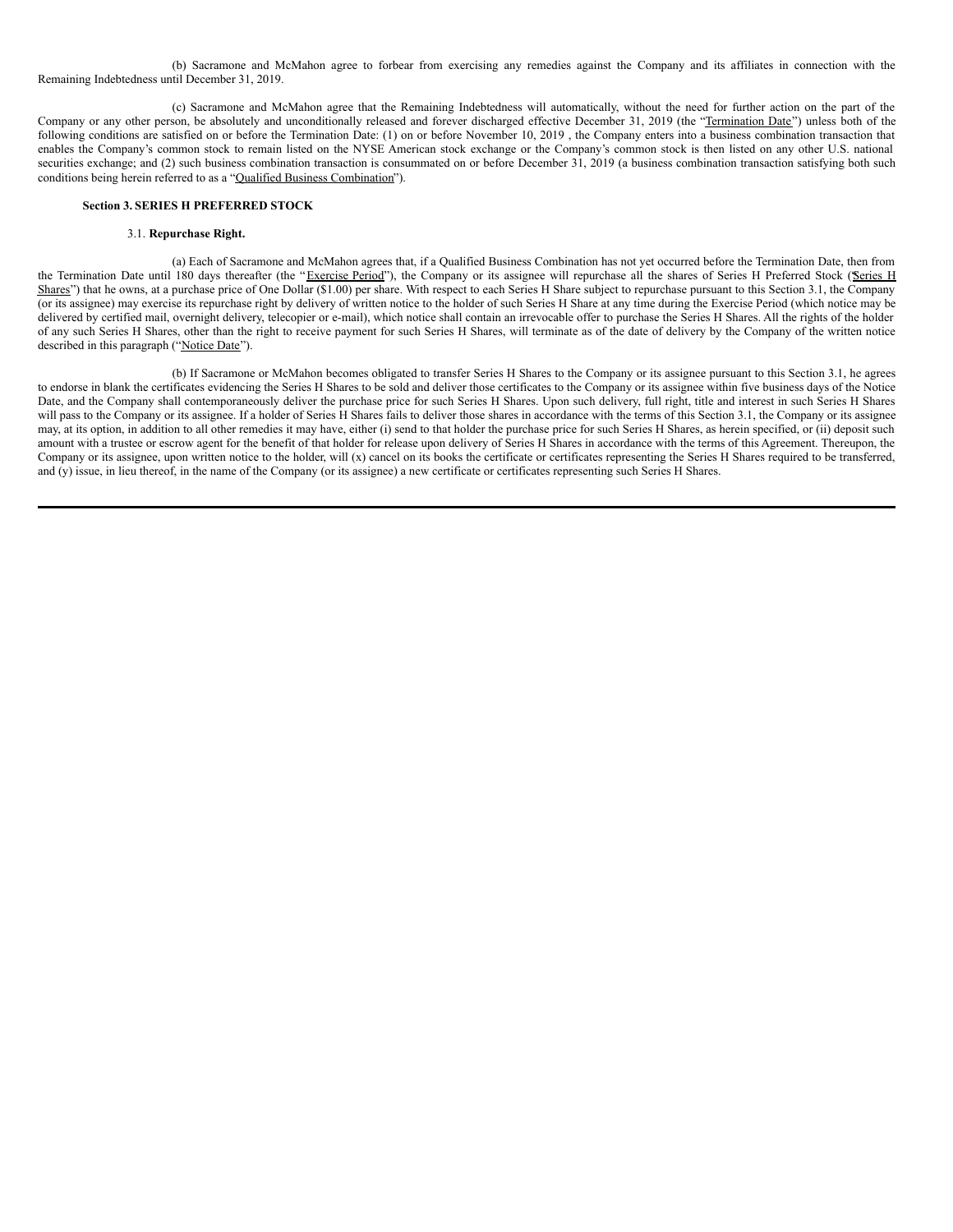#### **Section 4. MISCELLANEOUS**

4.1. **Further Assurances.** The parties hereto shall execute and deliver such additional documents and take such further action as may be necessary or desirable to effectuate the provisions and purposes of this Agreement.

4.2. **Successors and Assigns.** This Agreement shall be binding upon and inure to the benefit of each of the parties hereto and their respective successors and

assigns.

4.3. **Reviewed by Attorneys.** Each party has been afforded an opportunity to discuss this Agreement with, and have this Agreement reviewed by, such attorneys and other persons as such party may wish, and has entered into this Agreement and executed and delivered all documents in connection herewith, of its own free will and accord and without threat, duress or other coercion of any kind by any Person. The parties hereto acknowledge and agree that this Agreement shall not be construed more favorably in favor of one than the other based upon which party drafted the same, it being acknowledged that all parties hereto contributed substantially to the negotiation and preparation of this Agreement and any other documents executed pursuant hereto or in connection herewith.

4.4. **Final Agreement**. This Agreement represents the final agreement between the parties hereto with respect to its subject matter and may not be contradicted by evidence of prior or contemporaneous oral agreements among the parties. There are no oral agreements between the parties hereto with respect to the subject matter of this Agreement.

### 4.5. **Governing Law and Jurisdiction.**

(a) Governing Law. The laws of the State of New York shall govern all matters arising out of, in connection with or relating to this Agreement and all transactions and agreements contemplated hereby, including its validity, interpretation, construction, performance and enforcement (including any claims sounding in contract or tort law arising out of the subject matter hereof and any determinations with respect to post-judgment interest).

(b) Submission to Jurisdiction. Any legal action or proceeding with respect to this Agreement shall be brought exclusively in the courts of the State of New York located in the City of New York, Borough of Manhattan, or of the United States of America sitting in the Southern District of New York and each party hereto hereby accepts for itself and in respect of its property, generally and unconditionally, the jurisdiction of the aforesaid courts. The parties hereto irrevocably waive any objection, including an objection to the laying of venue or based on the grounds of *forum non conveniens*, that any of them may now or hereafter have to the brining of any such action or proceeding in such jurisdictions.

4.6. **Headings.** The captions and headings of this Agreement are for convenience of reference only and shall not affect the interpretation of this Agreement.

4.7. **Counterparts.** This Agreement may be executed in any number of counterparts, but all of such counterparts shall together constitute but one and the same agreement. Delivery of an executed counterpart of a signature page to this Agreement by facsimile or electronic mail shall be effective as delivery of a manually executed counterpart hereof.

[Signature Pages Follow]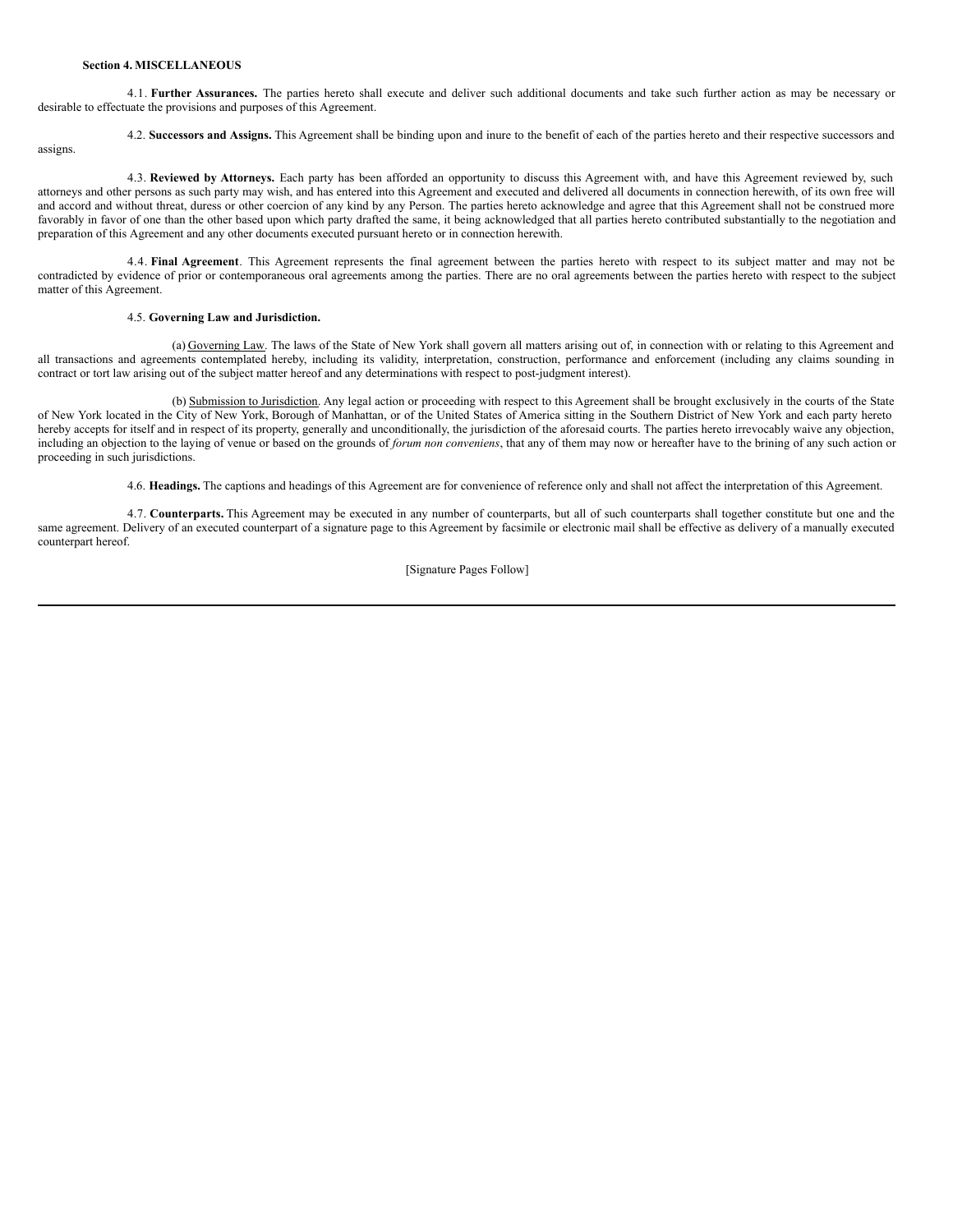IN WITNESS WHEREOF, this Agreement is executed and delivered as of the day and year first above written.

# **FTE NETWORKS, INC.**

| By: | /s/ Maria Fernandez        |
|-----|----------------------------|
|     | Name: Maria Fernandez      |
|     | Title: Corporate Secretary |
|     | /s/ Fred Sacramone         |

# **FRED SACRAMONE**

*/s/ Brian McMahon*

**BRIAN MCMAHON**

Signature Page to Agreement Regarding Debt and Series H Preferred Stock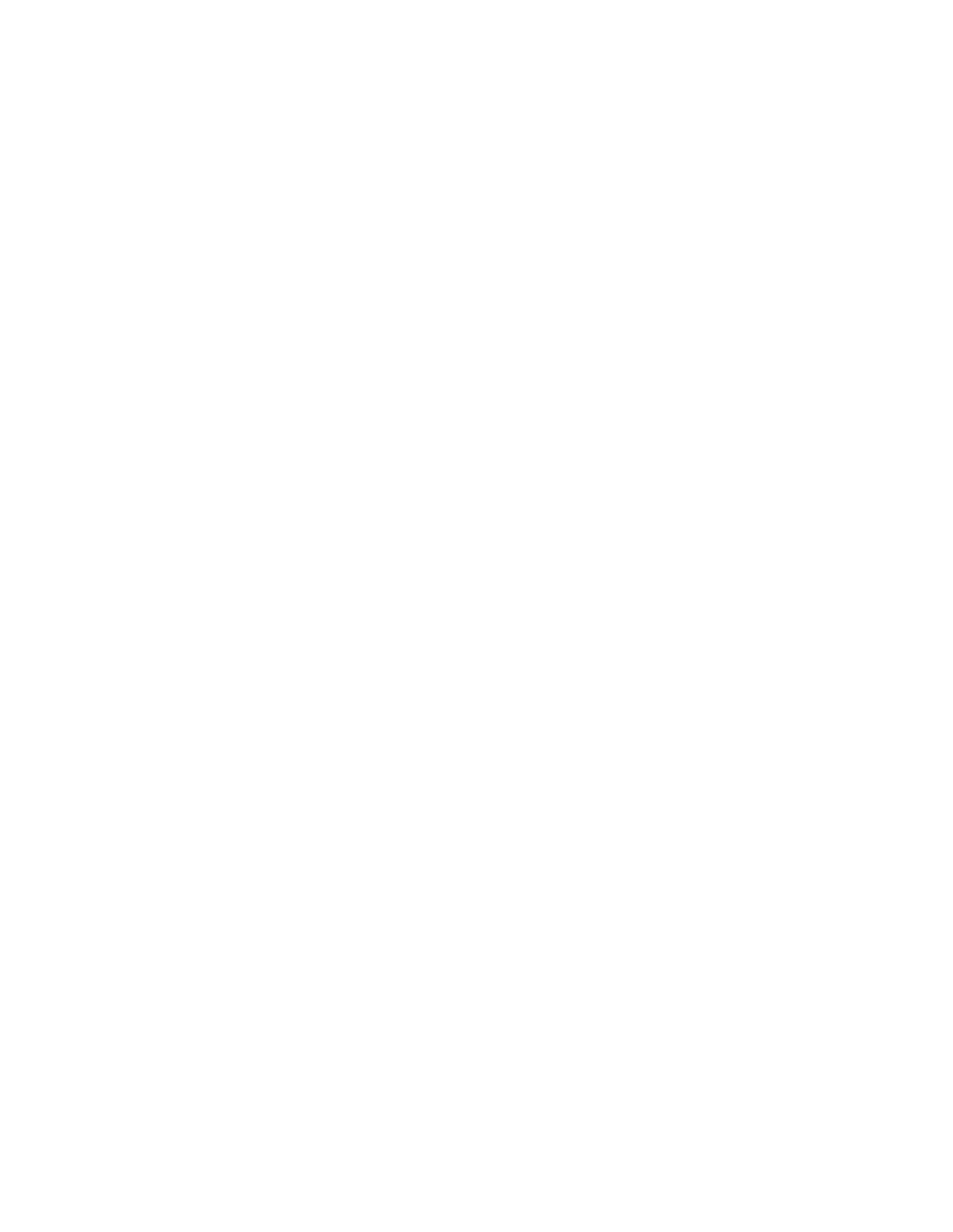### **STANDSTILL AGREEMENT**

Brian McMahon 237 West 35th Street Suite 806 New York, NY 10001

Dear Brian:

In connection with the transactions contemplated by that certain Proposal For Surrender Of Collateral And Strict Foreclosure (the "Proposal"), dated as of October 10, 2019, to FTE Networks, Inc. ("FTE"), and certain other parties named therein, from Lateral Juscom Feeder LLC, in order to induce FTE to enter into the Proposal and for other good and valuable consideration, the receipt and sufficiency of which are hereby acknowledged, you hereby agree as set forth herein.

Annex A sets forth definitions for capitalized terms used in this letter agreement that are not defined in the body of this agreement. Those definitions are a part of this agreement.

1. You agree that, for a period of four (4) months from the date hereof (unless earlier terminated), neither you nor your Affiliates (as defined below) nor any other person acting on your or their behalf will, in any manner, directly or indirectly, without the prior written consent of FTE's Board of Directors or an authorized committee thereof, in each case, except as contemplated by the Proposal: (i) acquire, offer to acquire, or agree to acquire, directly or indirectly, by purchase or otherwise, any voting securities or direct or indirect rights to acquire any voting securities of FTE or any subsidiary or affiliate thereof, or of any successor to or person in control of FTE, or any assets of FTE or any subsidiary, division or affiliate thereof or of any such successor or controlling person; (ii) make, or in any way participate in, directly or indirectly, any "solicitation" of "proxies" to vote (as such terms are used in the rules of the Securities and Exchange Commission), or seek to influence or control any person with respect to the voting of any voting securities of FTE; (iii) make any public announcement with respect to, or submit a proposal for, or offer of (with or without conditions) any extraordinary transaction involving FTE or any of its securities or assets; (iv) form, join or in any way participate in a "group" (as defined in Section 13(d)(3) of the Securities Exchange Act of 1934, as amended) with respect to any securities of FTE; (v) otherwise act, alone or in concert with others, to seek to control or influence the management, Board of Directors or policies of FTE; (vi) publicly disclose any intention, plan or arrangement inconsistent with the foregoing; (vii) take any action that would reasonably be expected to require FTE to make a public announcement regarding the matters set forth described above; or (viii) file any application with any regulatory authority seeking approval or authority in connection with any action described above. The provisions of this paragraph will not be applicable in the event (i) any person shall have acquired or become the owner of, or entered into a definitive agreement with FTE to acquire or become the owner of (in each case whether by tender offer, merger, consolidation, business combination or otherwise), more than 50% of the voting securities of FTE or assets of FTE representing more than 50% of its consolidated earning power or (ii) a third party makes a tender or exchange offer for more than 50% of the outstanding voting securities of FTE, which tender offer FTE's Board of Directors has not within ten business days of commencement recommended that stockholders of FTE reject, provided that the provisions of this paragraph shall again be applicable in accordance with their terms upon the termination of such definitive agreement (in the case of clause (i)) or the withdrawal or termination of the tender offer or rejection thereof by FTE's Board of Directors (in the case of clause (ii)).

2. You agree that, without the prior written consent of FTE's Board of Directors or an authorized committee thereof you will not, Sell or Offer to Sell any Shares or Related Securities currently or hereafter owned by you, of record or beneficially (as defined in Rule 13d-3 under the Exchange Act), except as contemplated by the Proposal.

3. FTE agrees that it will use commercially reasonable efforts to take all customary actions reasonably requested by you to enable you to sell the common stock of FTE held by you within the limitation of the exemption provided by Rule 144.

4. This Agreement may be executed in two or more counterparts, each of which will be deemed to be an original copy of this Agreement, and all of which, when taken together, shall be deemed to constitute one and the same agreement. The exchange of copies of this Agreement and of signature pages by facsimile transmission or electronic mail in .pdf or similar format shall constitute effective execution and delivery of this Agreement as to the parties. For purposes of this Agreement any reference to "written" or "in writing" shall be deemed to include correspondence by signed letter or facsimile or by e-mail.

5. This Agreement (other than Paragraph 3 which shall survive the termination of this Agreement and remain in full force and effect as long as you own shares of common stock of FTE) shall terminate on the date that all Shares currently or hereafter owned by you, of record or beneficially, have been conveyed and transferred to FTE or its designee.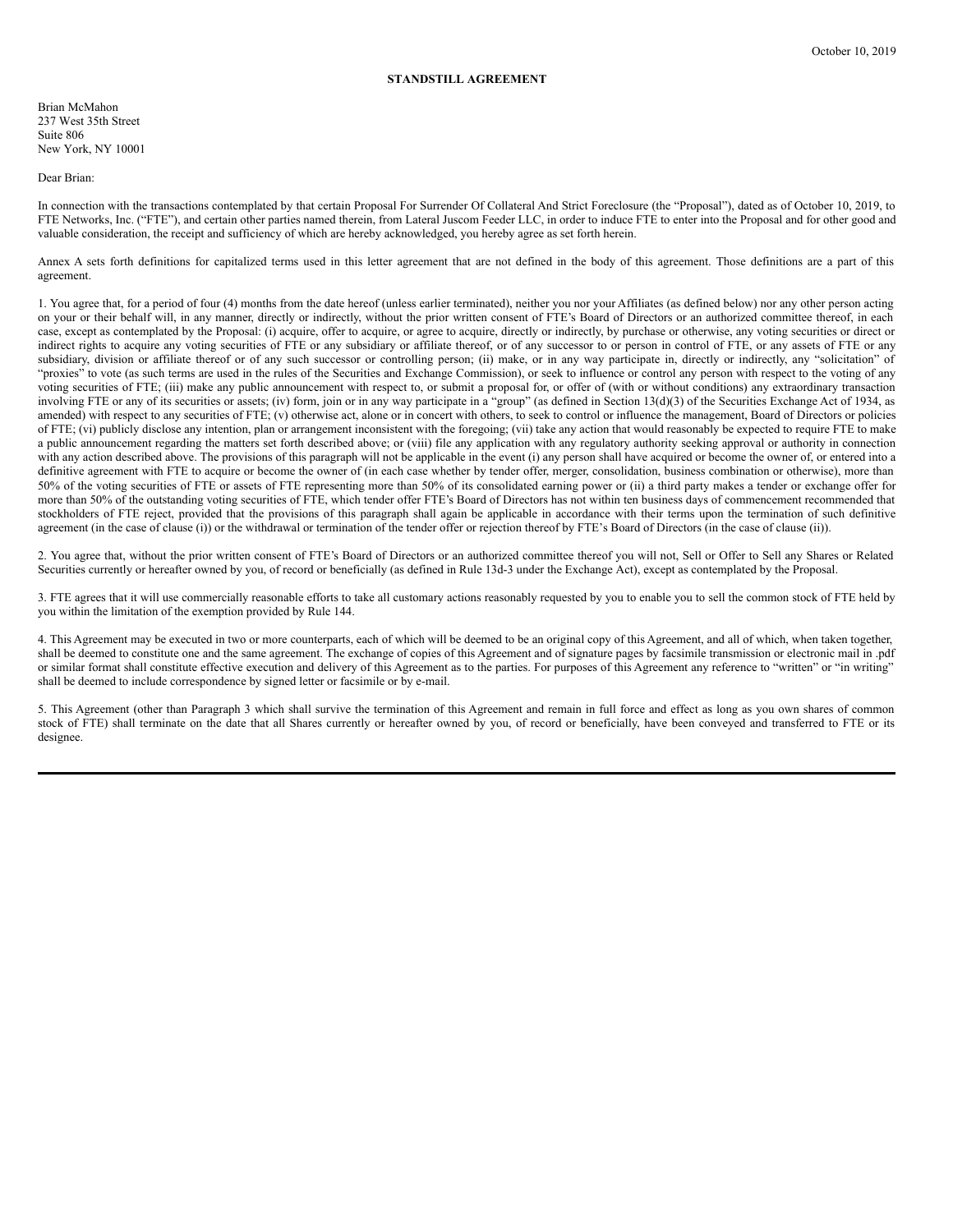<span id="page-13-0"></span>Brian McMahon October 10, 2019 Page 2

If you are in agreement with the foregoing, please so indicate by signing, dating and returning one copy of this Agreement, which will constitute our agreement with respect to the matters set forth herein.

Very truly yours,

FTE Networks, Inc.

By: */s/ Maria Fernandez* Maria Fernandez Corporate Secretary

Confirmed and Agreed to:

By: */s/ Brian McMahon* BRIAN MCMAHON